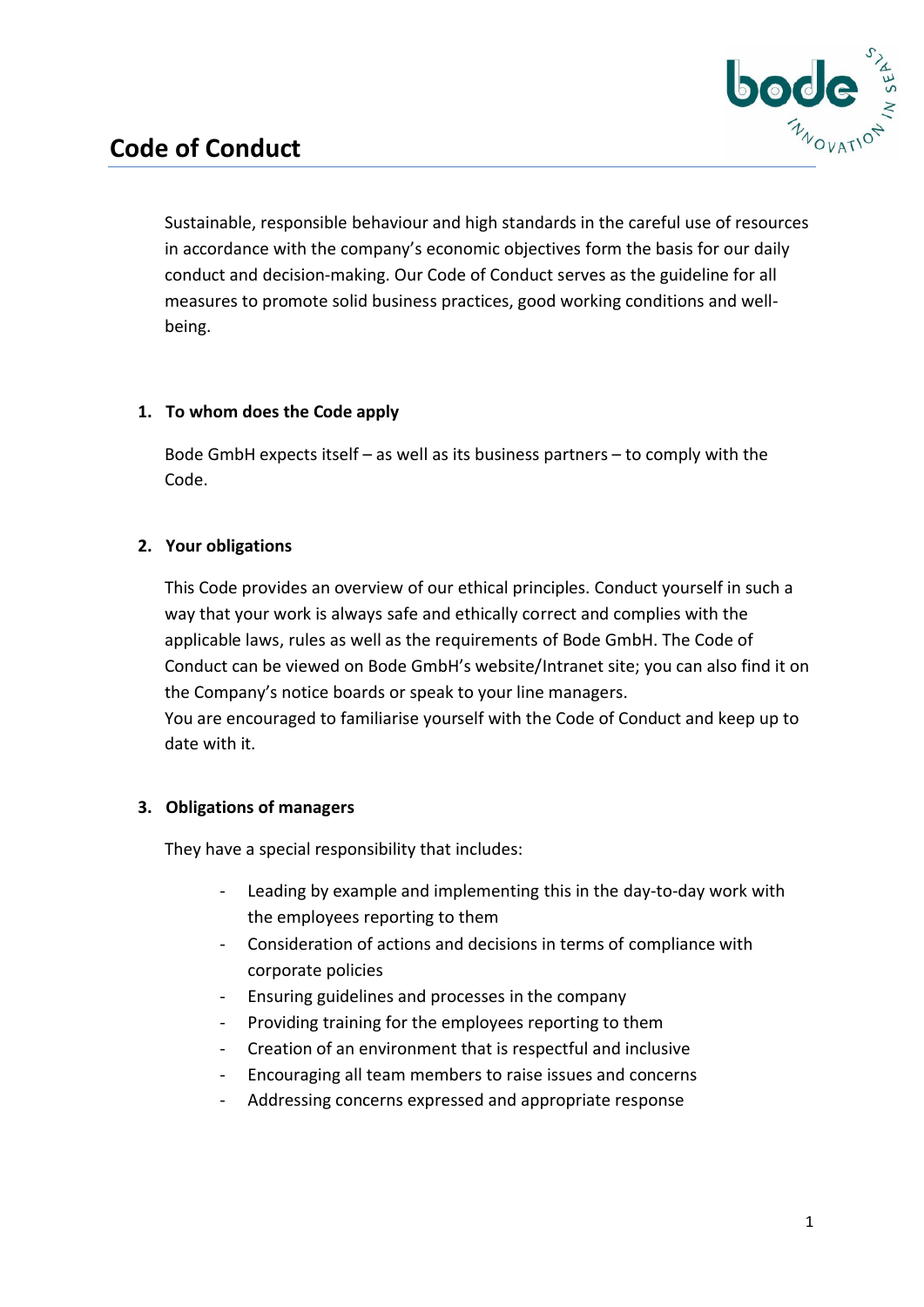

# **4. Principles of conduct**

### **4.1. Work safety**

We expect our business partners – as well as ourselves - to ensure a safe and healthy working environment. This includes appropriate sanitary conditions, health as well as security guidelines and procedures. We immediately report accidents, injuries and dangerous equipment, practices or conditions to a line manager or the health and safety officer. No one shall assume that the risk or problem has already been reported by another person. Listen to the concerns of others. Familiarise yourself with the emergency procedures for your workplace.

## **4.2. Environmental protection and energy management**

Sustainable environmental and climate protection as well as resource efficiency are important corporate objectives for us. We expect from our suppliers, business partners and employees both in developing new products and services and in operating production facilities that any resulting impact on the environment and climate is kept as low as possible and our products make a positive contribution to environmental and climate protection at our clients.

We are certified in accordance with ISO 14001:2004, Cor 1:2009 and ISO 50001:2011. Our environmental objectives can be viewed at [www.bode.eu](http://www.bode.eu) and supervisors can also provide information regarding this. Bode GmbH's environmental objectives are mandatory for us and our business partners. Get actively involved in environmental protection - make this your personal priority.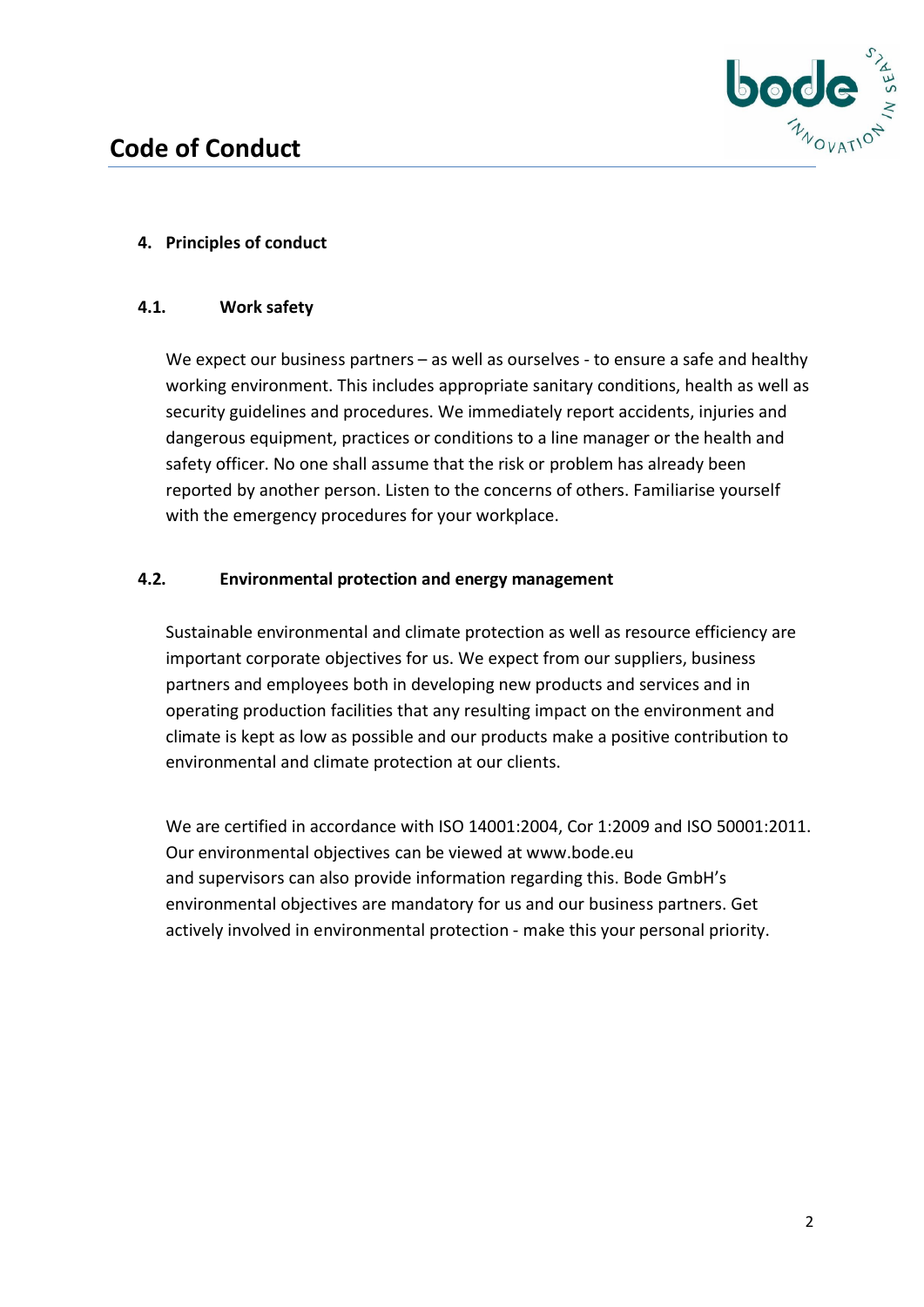

# **Code of Conduct**

# **4.3 Quality management**

For us, quality is the result of our identification with the corporate philosophy and our day-to-day endeavours to meet our customers' requirements in the best possible way. We stand for high performance, innovation and quality. Quality includes compliance with the legal framework and standards as well as conduct in accordance with corporate social responsibility objectives and environmental concerns. Quality cannot be taken for granted and errors that occur are regarded as potential for improvement. They are investigated and the causes of the errors analysed for the purposes of initiating corrective and preventive action.

The aim is to ensure that recurring errors are avoided. Our company is certified in accordance with the ISO 9001 quality standard. Furthermore, we are committed to continually improve our already high level of quality.

## **4.4 Fair business practices**

We differentiate ourselves from our competition in a fair and ethical manner by supplying excellent services and products that stand out due to their design and performance.

We cannot be bribed, we are not corrupt, we categorically exclude child labour and stand for fair remuneration.

# **4.5 Anti-discrimination**

The cultural diversity of our workforce is one of our greatest strengths. We provide in every respect for equality of opportunity, mutual trust and respect and do not tolerate any form of discrimination or harassment, which includes comments, unwelcome advances of any type, mobbing or similar conduct.

We are committed to treating our customers, suppliers, competitors and employees in a fair and respectful manner, irrespective of their position in the company, gender, culture and/or status.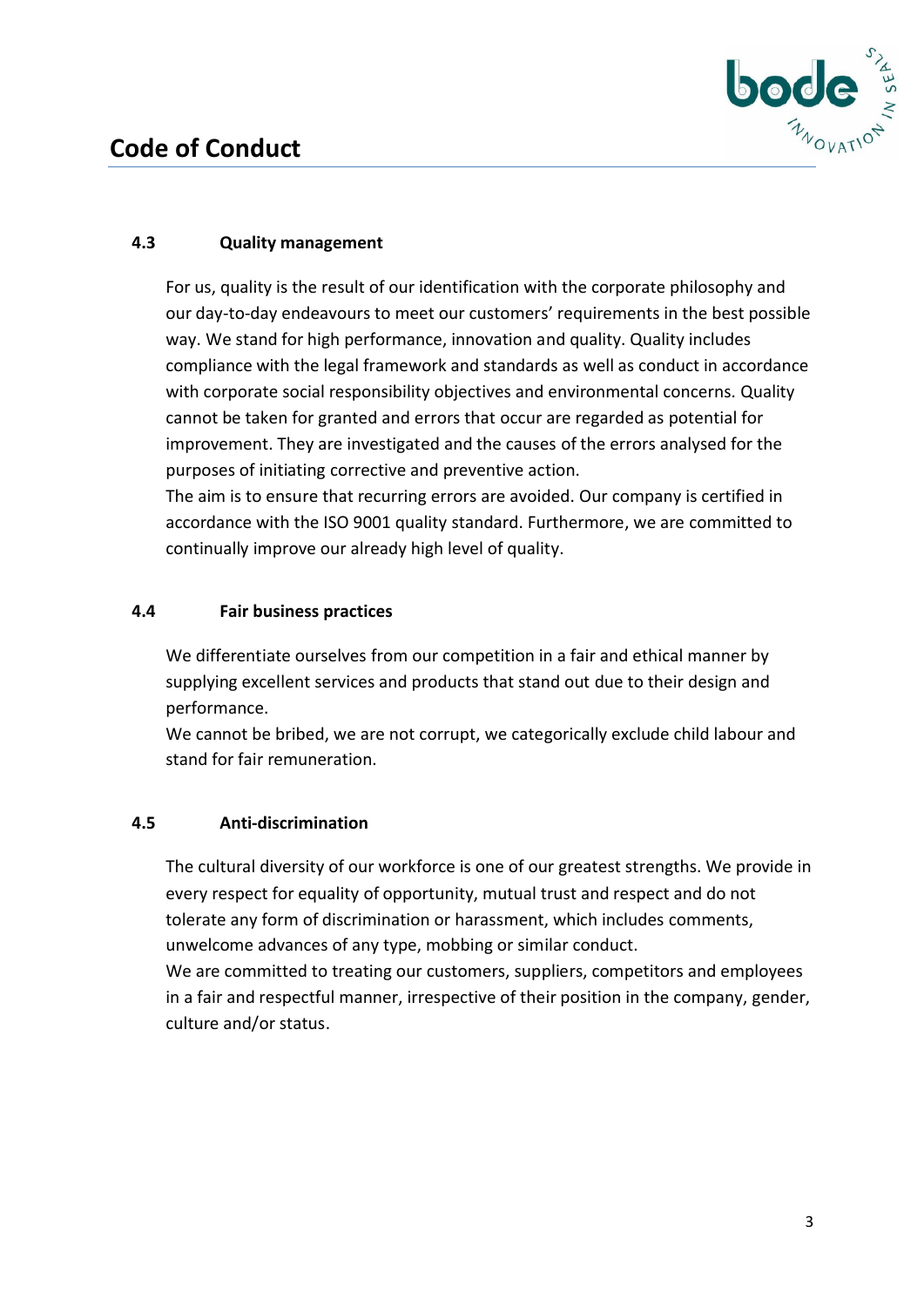

# **Code of Conduct**

# **4.6. Secrecy/Data protection**

We protect confidential information against access and improper use by unauthorised third parties. Confidential information includes in particular:

- Business secrets
- Know-how
- Formulas and production processes
- Innovations/ideas for products and product developments
- Business records
- All unpublished or not yet published financial data and reports
- Everything that is marked as confidential
- All information that competitors may use
- Everything that could have a detrimental effect on our company or customers if such became known.

We ensure that all data available to us is used solely for communication with our customers.

We comply with all relevant data protection regulations and only collect or process personal data if this is essential for carrying out the specific work activity. It goes without saying that sensitive data and information is treated confidentially internally and externally. An in-house data protection officer is responsible for compliance and implementation.

## **4.7 We protect our property**

We are committed to treating operating facilities, particularly machinery and tools, as well as information and communication systems carefully and appropriately and using them solely for business purposes.

Company property may not be used for private purposes nor removed from the Company's premises without the express consent of the unit responsible in the Company.

We always maintain our workstations and equipment, which we use and serve the Company's operations, in good working order. We report any damage to the unit responsible or supervisor where appropriate.